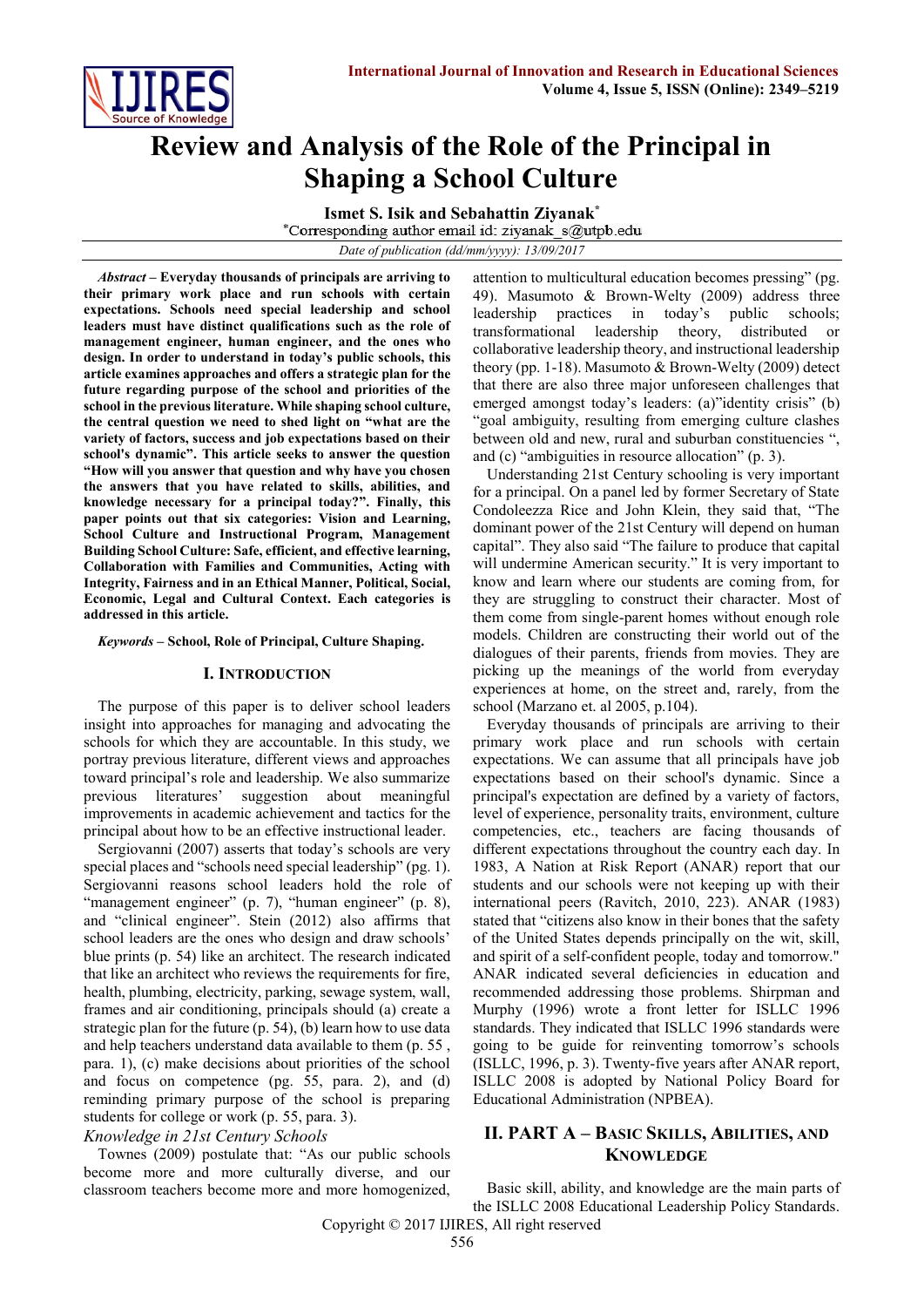

For each standard, school principal is expected to have knowledge, carry disposition (skills), and show performance (ability).

In order to answer the question "How will you answer that question and why have you chosen the answers that you have related to skills, abilities, and knowledge necessary for a principal today?" This would categorize our answers in six categories which are aligned with ISLLC 2008 standards. The classifications will be such as vision and learning, school culture and instructional program, management building school culture: safe, efficient, and effective learning, collaboration with families and communities, acting with integrity, fairness and in an ethical manner, political, social, economic, legal and cultural context, knowledge, skill and ability to each group would be enlightened in the following section.

# *1. Vision of Learning*

Our view of learning is that developing a shared vision for the goal-setting process is the superintendent's responsibility. School administrators should align the educational programs, plans and actions to the district's goals and objectives for student learning based on state standards. All results of assessments should be used appropriately to focus instruction and enhance students' achievement. With ongoing professional development, Administrators should find new and more effective practices in school by empowering the staff members.

Their research revealed that many schools can be turned around with strong leadership, effective communication, and immediate action.

# *2. School Culture and Instructional Program*

This study points out that families play an important role in one's education; a role equal to that of the school. In practice, school administrators should provide leadership for establishing a purposeful community that provides guidance to school leadership team (Marzano et al., 2005, p. 99) focuses on continuous improvement.

Payne (2008) illustrates that "if we know a good deal about what would work, what we do not know is how to implement these things at fidelity scale, within the operative resource limits" (p. 95). Payne also notes that "extending and protecting time" is a very expensive pathway to school reform. He suggests creating pathways to "better use of time we already have" (p. 94).

Goal-setting theory could be a great tool to talk about during interview. Seyfart (2008) introduced this model as designed for experienced teachers who are able to identify their professional development needs (p. 147). In this model principal are reviewing and clarifying the goals for the year. After teacher and principal agreed on a plan, the plan is considered as a contract between parties. Following principals are recommended during goal-setting;( i) When the goals are achievable, the employees are more confident, (ii) performance goals should reflect the outcomes envisioned in school mission and strategic plans, (iii) feedback helps the staff members (Seyfart, 2008, p. 147). *3. Management Building School Culture: Safe, Efficient, and Effective Learning*

School leaders practice their leadership at their schools in many ways, and their practice shapes the school's culture.

ISLLC standard 3 states that the teachers, support personnel and administrators should be given ample opportunities for professional development. Teachers should be included during the decision making process relative to in-service programs. During the 1<sup>st</sup> author's first year as an administrator, he gained the experiences below. Based on the first authors' central practice in this field, this study claims there is an indirect relationship between school effectiveness and student that is mediated by other actions of the school. One of the most important issues is hiring dedicated and invested teachers. With a viable curriculum and adequate resources, a dedicated teacher will create an effective learning environment.

Administrators must also ensure the maintenance of school buildings and grounds to provide a safe school environment. To this end, they should establish a team for environmental design and crisis management planning. Safety is a primary concern of every school; it is fundamental that schools provide a safe learning environment for their students.

#### *4. Collaboration with Families and Communities*

Black (2007) points out that educational success is a team effort and that leaders should collaborate with teachers, community members, and parents to build a foundation of continuous academic achievement. Education is a shared responsibility; each community is a part of a puzzle which can only be completed when all pieces are properly placed.

Educational success is a team effort and school leaders should collaborate with teachers, community members, and parents to build a foundation of continuous academic achievement (Black, 2007); success is a shared responsibility. Each community is a part of the puzzle, and the puzzle can only be completed when all pieces are properly placed. In practice, a principal should promote and support the success of all students by collaborating with families and communities in their involvement at the school (ISLLC, 2008, standard 4). Allowing diverse students to celebrate their important days and weeks at the school could be a good practice.

#### *5. Acting with Integrity, Fairness and in an Ethical Manner*

If we take each school as a ship, the principals of each school are the captain. The principal as a captain should display leadership to stakeholders, and run their ship flawlessly. According to Marzano (2006) principals should display leadership values(p. 18), beliefs(p. 8), and attitudes (16) that encourage others to higher levels of enactment (p. 6).

This study highpoints that school administrators should demonstrate an ethical and professional manner while maintaining and protecting the rights and confidentiality of other school members. In practice, the principal should be an inspirational leader by showing his values, beliefs and attitudes toward other community members. He should maintain that leadership by fulfilling all legal and contractual obligations. In practice, culturally responsive teaching could be one solution. Treating each and every students equally could be a good practice (ISLLC, 2008, Standard 5).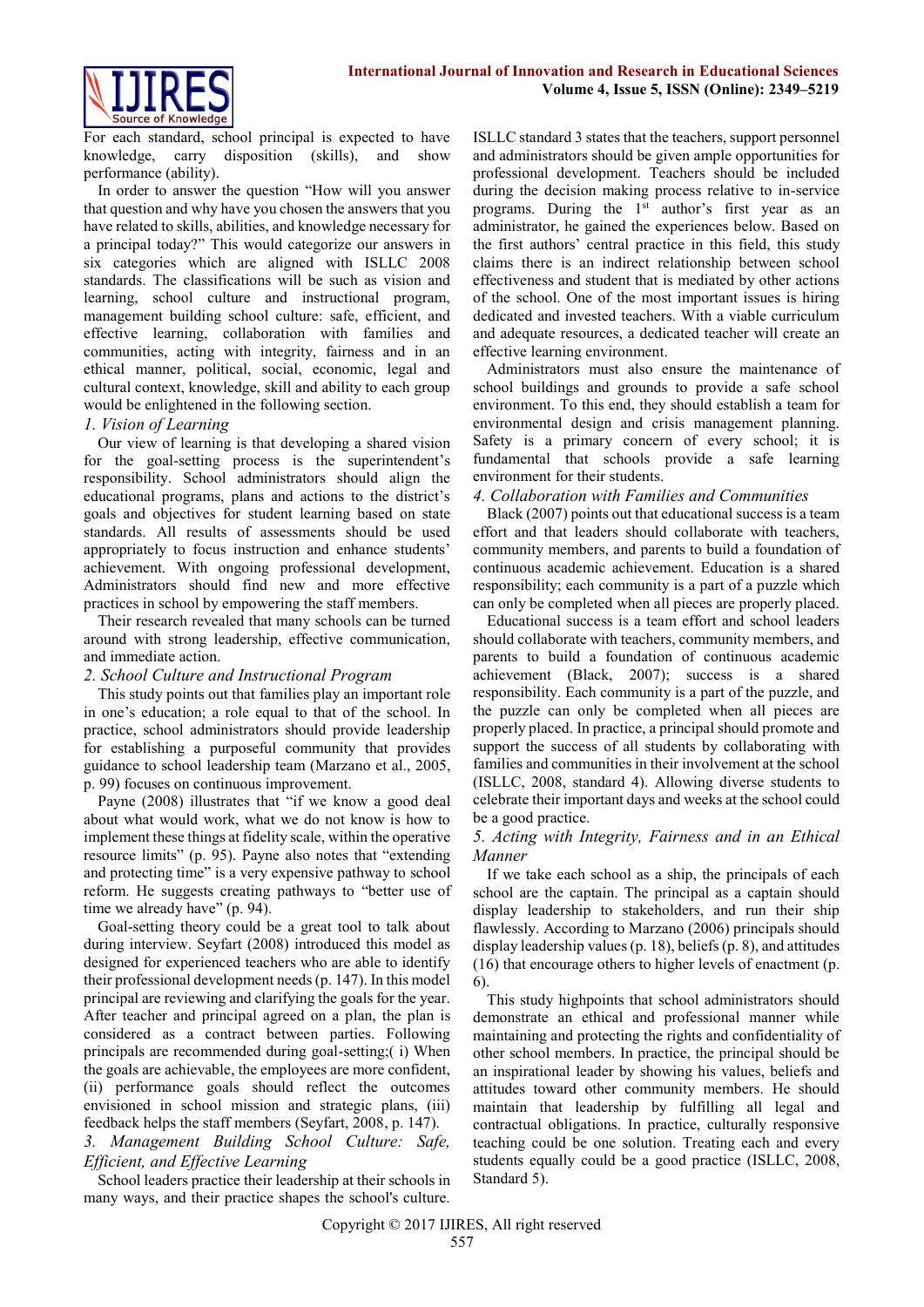

# *6. Political, Social, Economic, Legal and Cultural Context*

Sergiovanni and Starratt (2006) postulates that "the essential task of management is to arrange organizational conditions and methods of operation so that staff members can achieve their own goals". Culture can also be defined as a set of understandings or meanings shared by a group of people. School culture is an important issue (Sergiovanni and Starratt, 2006, 342. Continuously being an advocate for future citizens is another important facet of schooling children. In this regard, administrators and teachers play an important role in children's lives; giving opportunities to children with ongoing advocacy and support for their success is crucial.

# **III. PART B – PROFESSIONAL LEARNING ORGANIZATION**

Beyond the many problems that all school administrators experience throughout the year, urban school administrators must deal with widespread poverty, public transportation, student behavioral issues, and other social and environmental issues commonly found in urban areas that their counterpart school systems are not faced with. Like all administrators, they have the additional challenges of lack of funding, resources and time.

Seyfart (2008) said, "The principal depends on the performance of others. The principal bears ultimate responsibility, he or she must be able to select employees who are knowledgeable and competent, and must provide guidance and supervision to ensure that they perform effectively" (p. 62). For a principal, it is important to know the meaning of the culture in a school and the dynamics of the school culture where he/she will serve. Krouse and Louis (2009) highlights that "a school's culture is characterized by deeply rooted traditions, values, and beliefs, some of which are common across school and some of which are unique and embedded in a particular school's history and location" (pg. 3). From this sentence, it can be finalized that one of the dynamic is the people who work in a school create their own culture. New staff members are generally adapting themselves to the culture that they are new. Since the people create their own culture, than school leaders should play role in the creation of a good school culture. Fullan 2007 indicates that "changing working conditions is an important duty of school leaders that is practiced through successful organizational changes." (p. 292). Leadership plays important role in changing the structure of the schools. Sergiovanni (1992) concludes that the school leader should pay attention to teaching, learning, chatting, facilitating and monitoring every activity, and that they must do these things "on the ground." Sergiovanni also agrees that "the more crucial role of principal is as head learner, engaging in the most important enterprise of the school house – experiencing, displaying, modeling, and celebrating what is hoped and expected that teachers and pupils do" (p. 80).

Kelly and Peterson (2007) consider that "school leaders are the key to initiating, implementing, and sustaining highquality school" (p. 356). Having a key personnel is not always solution. Kelly and Peterson (2007) claimed that schools also "need a well-conceived curriculum, quality instructional strategies, good assessment strategies that will guide instructional planning, and a good school improvement effort" (p. 355).

The culture of the school should be open for such social networking in the organization.

Krouse and Louis (2009) point out that: "The concept of organizational learning (OL) suggests that continuous improvement through collective engagement with new ideas will generate enhanced classroom practices and deeper understanding of how organizational improvement  $occurs''(p. 8)$ .

Sayfarth (2008) cited Thompson (2003) on the high performing school system, where administrators promote a learning environment that is safe, efficient and effective. The features of such a system are: (1) Standards-based while challenging the standards; (2) a clear mission; (3) the school climate is safe and conducive to learning; (4) school performance assessments are used to guide instruction; (5) there is high quality professional development; (6) there are powerful resources; (7) data is analyzed, organized, and interpreted correctly; and (8) there is communication with both internal and external stakeholders (Seyfhart, 2008, p. 5).

# *Trust*

Krouse and Louis (2009) stated that trust is the most important element holding social networks and relationships together. PLCs are a type of social network where associates are socialize and collaborate. Krouse and Louis (2009) stated several ways to observe and evaluate trust in an organization: 1) Staffs are collaborating; 2) dialogues are open and reflective on student achievement; 3) decentralized decision-making is happening; 4) the community is integrated with the school; and 5) rules and regulations on resolving issues are in place (p. 9).

Leaders should be believed by the people surrounding them. Each staff member should have confidence and competence in order to achieve success.

# *Organizational Learning through Professional Learning Community Programs*

Fullan (2007) stated "professional learning is not about workshops and courses, or meeting high standards and qualification frameworks. He said that it is primarily remodeling teachers working conditions (p. 283) and changing school culture (p. 291). It is the duty of the principal to introduce and implement successful models and programs (Sundell et. al., 2012).

Blasé & Blasé (2004) cited in Hord (1997a, 1997b) acknowledged five features of effective specialized education communities; Supportive and shared management; Shared values and vision; Cooperative learning and application of learning; Supportive conditions (common talking time); Inputting of individual performs (teachers held peer reviews of colleagues) (pp. 178-179).

# *Peer Collaboration for Professional Learning Communities (PLCs)*

True peer collaboration happens teachers are learning from each other. Blasé & Blasé (2004) said in their research that teachers should learn from each other to make progress